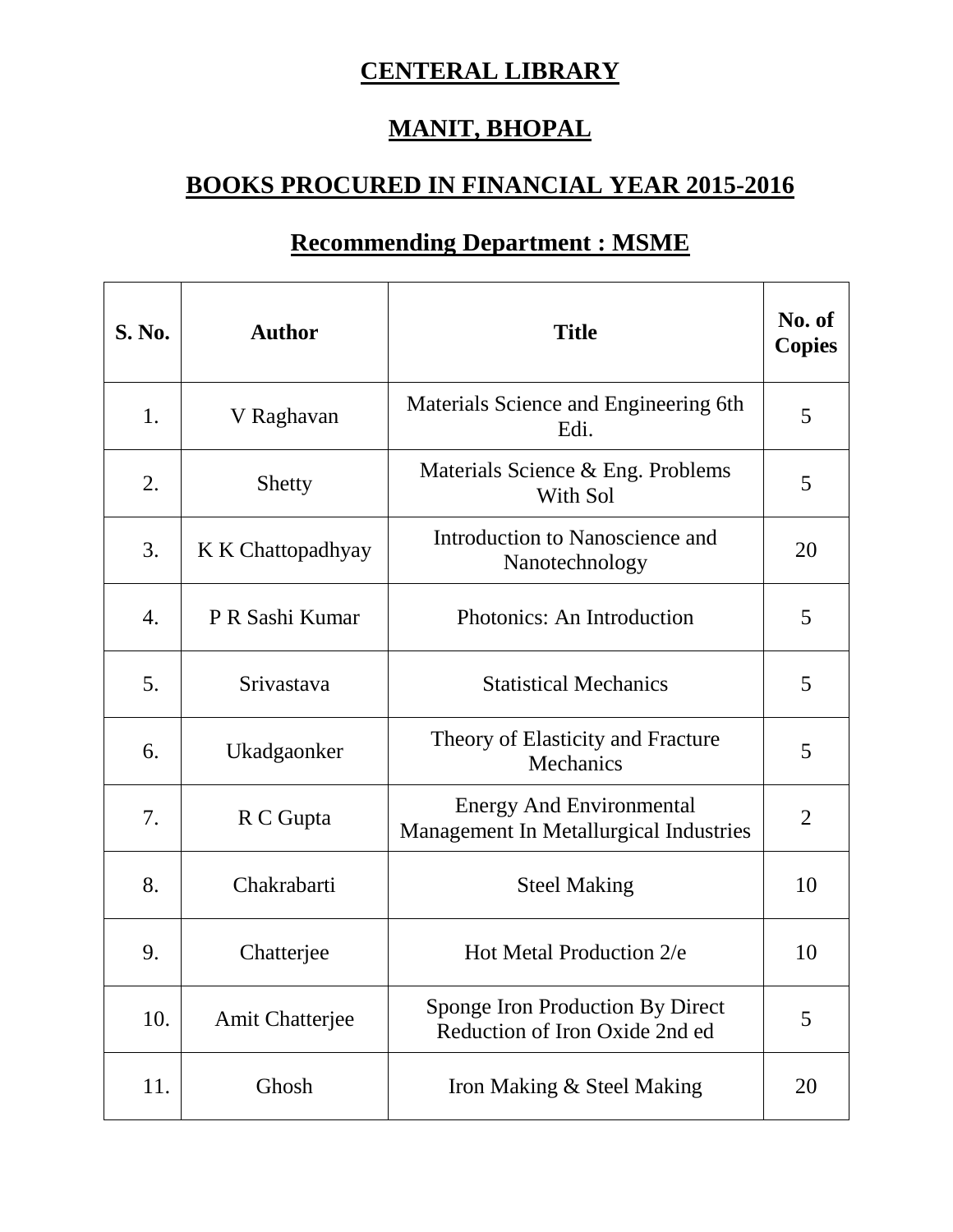| <b>S. No.</b> | <b>Author</b>    | <b>Title</b>                                                                            | No. of<br><b>Copies</b> |
|---------------|------------------|-----------------------------------------------------------------------------------------|-------------------------|
| 12.           | Sarangi          | Alternatives Routes to Iron Making 2/e                                                  | 5                       |
| 13.           | Gupta            | Theory and Laboratory Experiments in<br><b>Ferrous Metal</b>                            | 2                       |
| 14.           | A K Chakrabarti  | Casting Technology and Cast Alloys                                                      | 5                       |
| 15.           | K C John         | <b>Metal Casting And Joining</b>                                                        | 5                       |
| 16.           | Ravi             | Metal Casting, Computer - Aided<br>Design And Analysis                                  | 5                       |
| 17.           | Ghosh            | A Textbook of Metallurgical Kinetics                                                    | 20                      |
| 18.           | <b>Bhargava</b>  | <b>Engineering Materials 2/e</b>                                                        | 20                      |
| 19.           | A K Bhargava     | Mechanical Behaviour and Testing of<br><b>Materials</b>                                 | 20                      |
| 20.           | Mitra            | <b>Characterization of Materials</b>                                                    | 20                      |
| 21.           | Raghavan         | Physical Metallurgy 3/e                                                                 | 20                      |
| 22.           | Raghavan         | <b>Solid State Phase Transformations</b>                                                | 20                      |
| 23.           | <b>Sharma</b>    | <b>Engineering Materials</b>                                                            | 5                       |
| 24.           | Shetty           | Dislocations & Mechanical Behaviour                                                     | 5                       |
| 25.           | <b>B</b> K Dutta | Power Metallurgy An Advanced<br>Technique of Processing Engineering<br>Materials 2nd ed | 20                      |